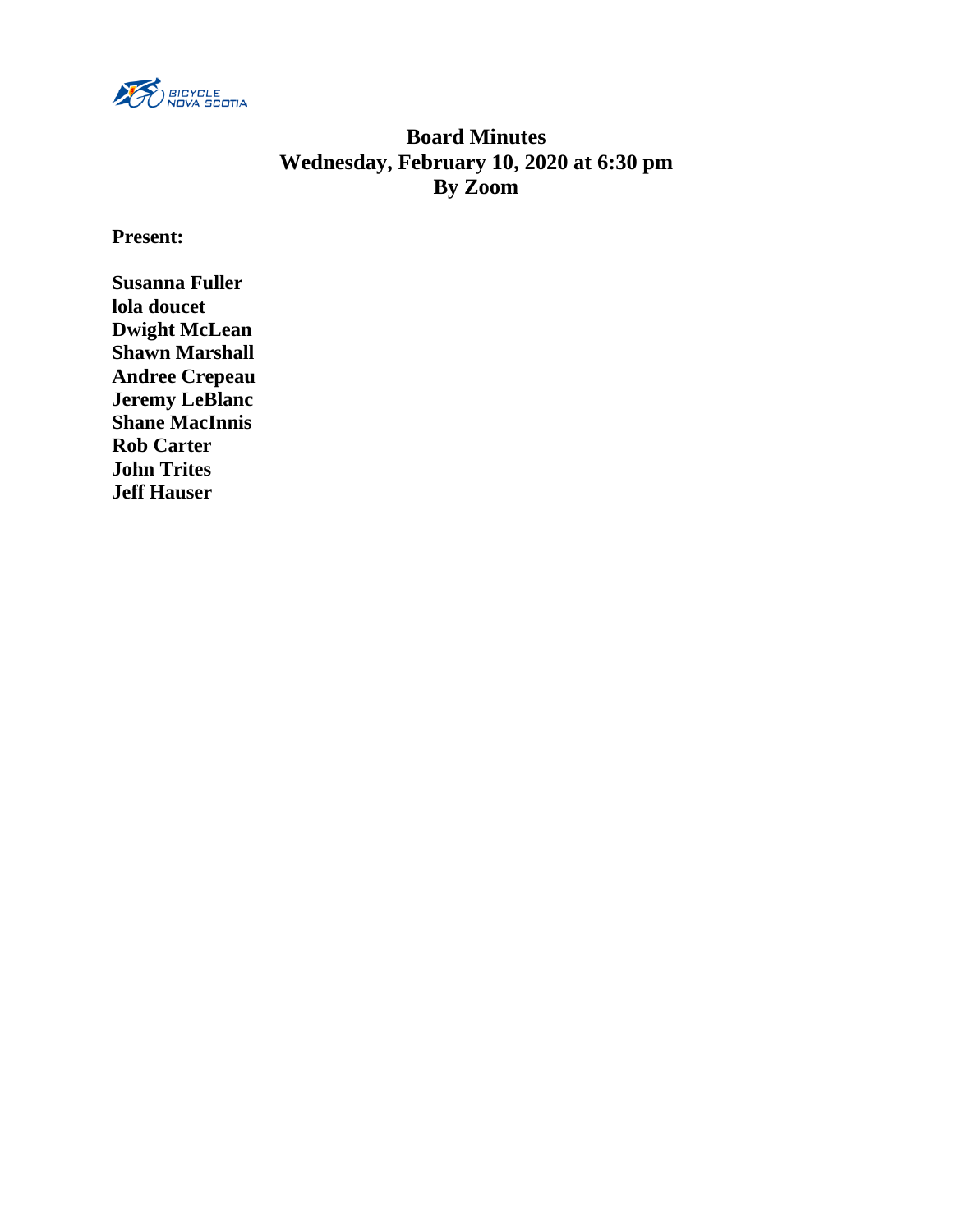# **Regrets:**

**Darryl Osborne Nat Bowlby Janel Hayward Lorenzo Caterini Mary Ellen Donovan**

**Staff:**

**Steve Bedard**

## 1. **Review of Minutes/action items from January 2021**

Agenda: Dwight moved Andrée second

# **Action: lola to get names of interested athletes**

Cycling Canada - ask about Strategic Planning funding

| <b>Action:</b> | lola to follow up with CCC                                                                                                                                  |
|----------------|-------------------------------------------------------------------------------------------------------------------------------------------------------------|
| <b>Action:</b> | Need to meet with Dept Energy about what they need to fund projects<br>(Susanna) - Done                                                                     |
| $\ast$         | Belcher Street (Kings Co) - was speaking w/someone about advocating for wider<br>paved shoulders.                                                           |
| <b>Action:</b> | ME check in w/ Elizabeth about plans for that road)                                                                                                         |
| $\ast$         | ME thinks we should have medical kits for sweeps on our rides. And a safety<br>dickey to show who is the Lead and the Sweep is on the road. Allocate \$500. |
| <b>Action:</b> | <b>Steve will look in to where to order these from.</b> – asked for three quotes<br>Waiting on one more.                                                    |

AC asked if we have safety protocols for rides. SF thinks we should have a 1-pager on Group Rides in our Policy Manual that can be shared with clubs. We should say something in our next Newsletter to recognize that we are learning from our mistakes.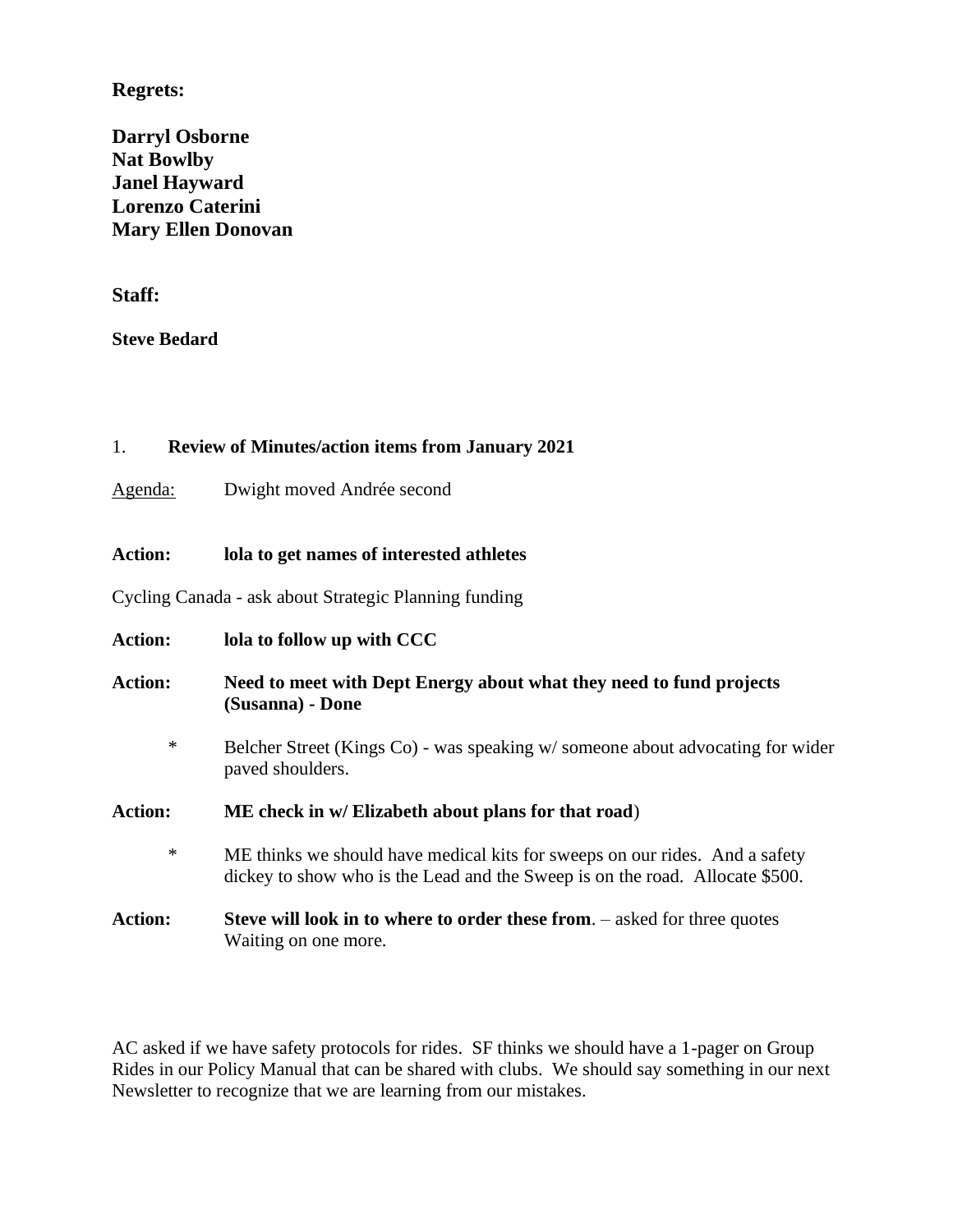- **Action: Steve is going to update the Guide. AC will look at VeloCB's to see if there is anything we can use. (Will get done after AGM). Action: Susanna will put doc into Google Doc. (done) Action: HR committee will get Terms of Reference out to the Board and to address the Mat Leave situation (In process)**
- **Action: Circulate PSO Reports to Board (lola).**

Jeremy - finalizing Year End. AC wants to see a budget statement at monthly meetings. January done. Still finalizing Year End. Budget will be sent at same time. Lots of progress.

- Andree would like a big picture of where money is coming from and going to.

Steve needs reports asap. Rob, ME, DO, AC, JL, have sent in their reports.

| <b>Action:</b> | Need reports by February 12/21 (Shawn, Jon, John, Iola and Susanna) |
|----------------|---------------------------------------------------------------------|
| <b>Action:</b> | Steve will send out a draft Agenda (Done)                           |

#### **2. Staff Reports**

Steve has looked into First Aid kits – waiting on one more quote

We thanked Ron Hanratty

New – we applied for 3 position (admin position, 2 camp positions  $20\text{hrs}/\text{wk}$ ) – we'll get them trained on the timing system as well.

Terms of Reference – Off Roads Steering committee. Discussion about whether there should be an ORA committee and then sub-committees for each trail system with people from the community.

## **3. AGM – need at least 20% or 20 people whichever is less. Currently we have 16 people. Everybody needs to RSVP.**

Reviewed Highlights of 2020 and how we can serve members better.

Steve's got it nailed down.

#### **Future to do – Review By-Laws**

#### **4. Route541**

Susanna will call him and give him our feedback.